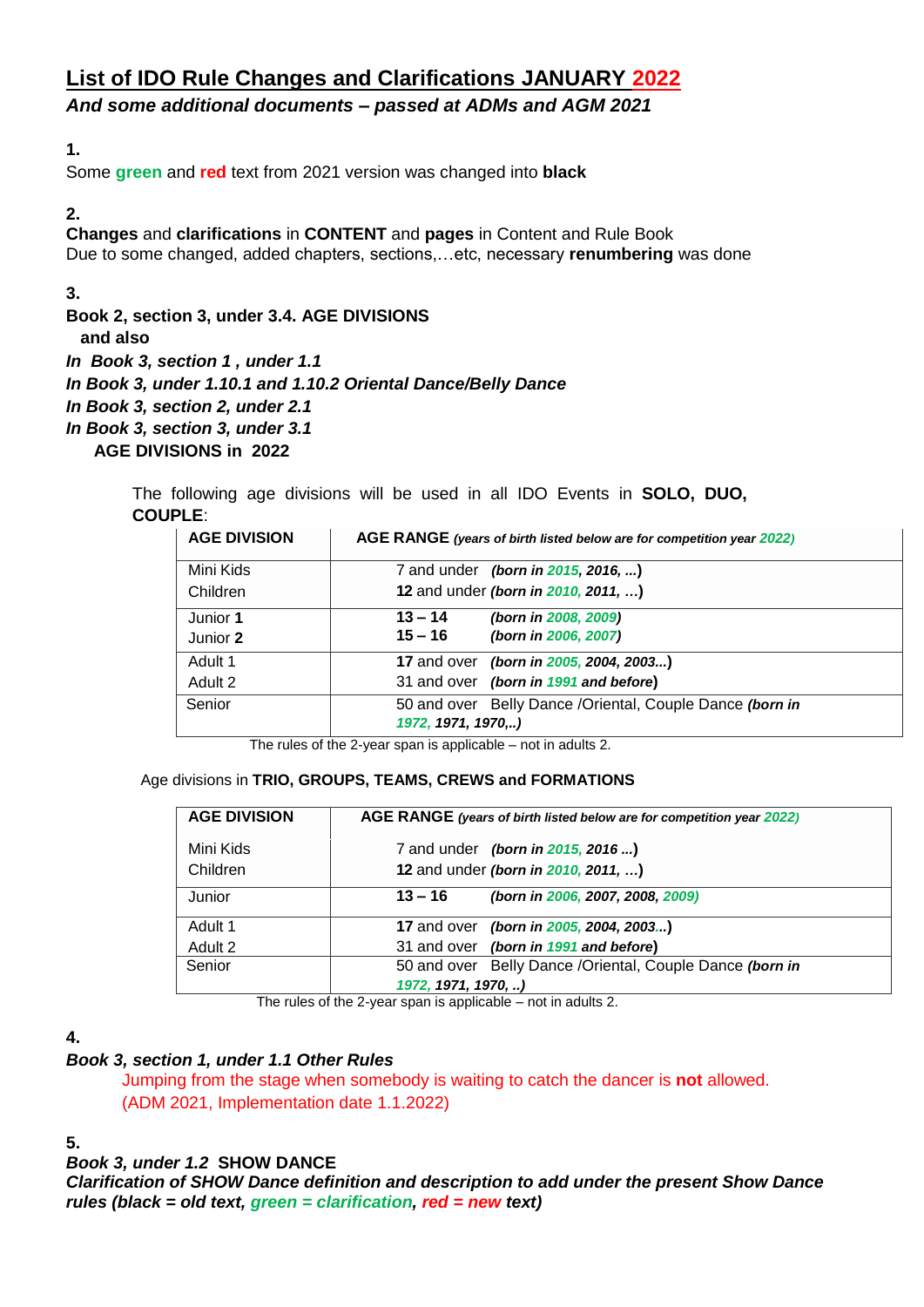The categories in Show Dance are: Solo Male, Solo Female, Duo, Group, Formation. Adult division duo is divided in two categories: Duo female-female Duo male-female or duo male-male

The dancer must only be represented in either two females, two males or male/female in any given competition.

Age Divisions see in General Provisions of Performing Arts.

# 1. **Definition** of Show Dance

Show dance does not have an own dance technique.

Show dance is based in the broadest sense on Ballet, Jazz/(Lyrical) and/or Modern and Contemporary dance techniques. Even though it is not a must, it is possible to use any variety of these PA dance disciplines in the composition of the show.

Other dance disciplines/techniques (e.g. Disco Dance, Hip-Hop, Electric Boogie, Break Dance/Breaking, Tap Dance etc.) and even artistic sports like acrobatics and gymnastics can also be incorporated but should not control / cannot dominate the routine, because the evaluation has to be under the IDO PA umbrella, and the adjudicators have to be educated for it.

2. Show Dance also allows the use of lifts (except for Children), props, lip-sync and other theatrical effects.

# 3. An IDO Show Dance always has to have a concept by having a guideline, a story or a visible concept to entertain, attract, touch and/or send a message to the audience.

There must be a title of the Show. The concept, story, theme or idea must be fully understandable and will be expressed by means of dance movements that adhere to the piece being presented, along with being creative, imaginative and original. The piece must have Show Value, as explained in the Judging Procedure (Section Protocol and Judging Procedure in the IDO Official´s Book)

4. Acrobatic Movements: Permitted as outlined in General Provisions of Performing Arts. Acrobatic movements will be evaluated under show criteria and must never dominate and must be in harmony with the idea or theme.

5. If modern gymnastic movements dominate a performance a significantly reduction of points in the technique dimension should be the consequence. (see in General Rules Performing Arts under Acrobatic Movements restriction for Children)

6. Lifts: Permitted as outlined in General Provisions of Performing Arts. NOTE: Lifts are NOT permitted in the Children's age division.

7. Stage Props: Permitted as outlined under General Provisions of Performing Arts.

8. Musicality, variety of dance and patterns, originality, total performance and individual choreography will be evaluated. It is very important to present harmony of idea, music, dance, choreography, costume and props in the presentation, as the entire image will be used in evaluating the performance.

9. Groups and formations will be judged as a whole. Solo, duo or ensemble parts may be performed, but must not dominate.

**IDO Show Dance compared with IDO Jazz /(Lyrical) and Modern and Contemporary** The evaluation difference between Show Dance and the other IDO Performing Arts disciplines Jazz/(Lyrical) and/or Modern and Contemporary first lays in the judging system, as we pay more attention to the presentation by using the 4 D System (the additional Show dimension).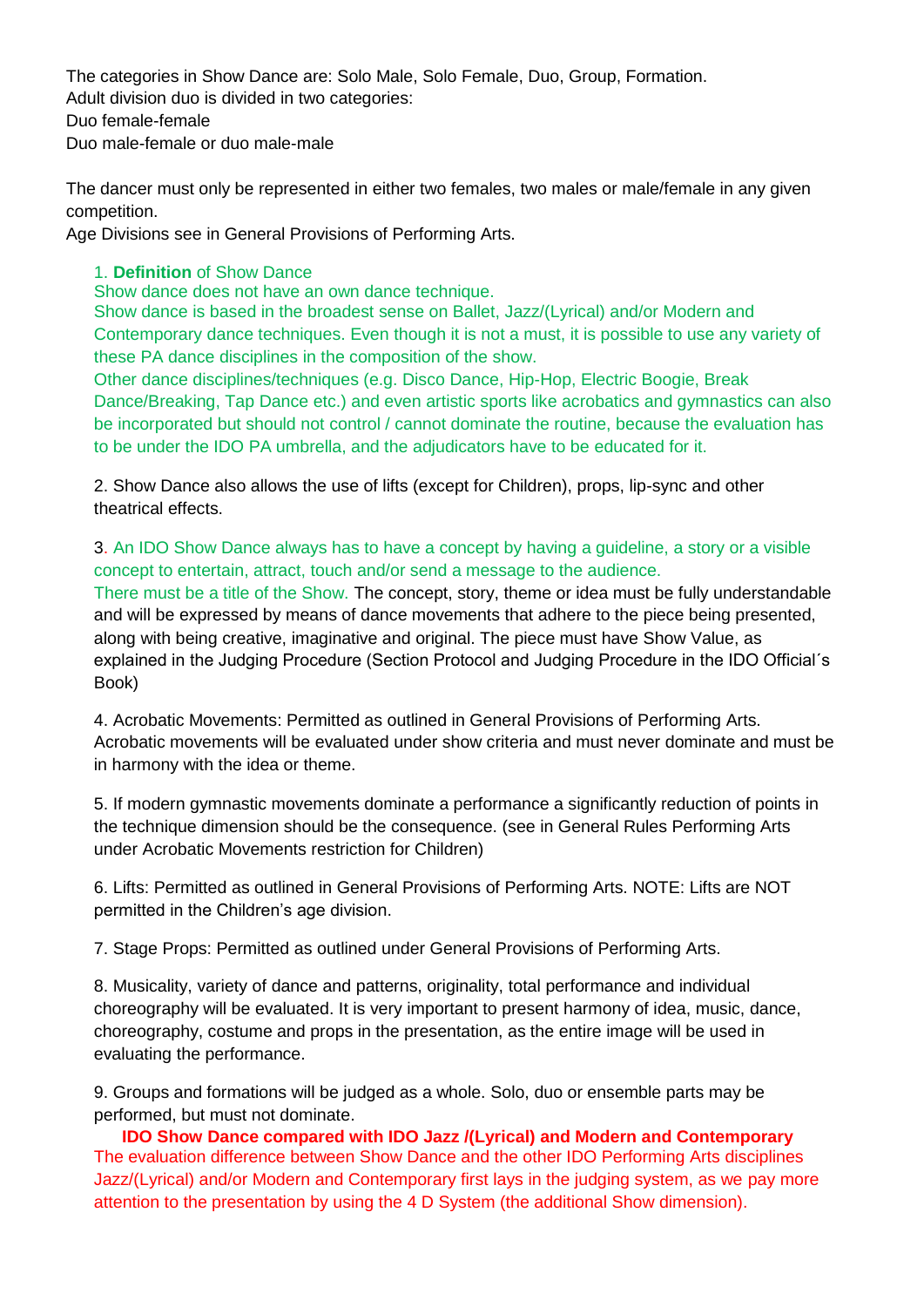As is written in the definition of Show Dance, you need to make a Show based on a concept by having a guideline, a story or a visible concept to entertain, attract, touch and/or send a message to the audience. This will be evaluated with the fourth dimension and differentiates it from an IDO Jazz/(Lyrical) and/or Modern and Contemporary piece/competition where you can also do it this way, but will not get a separate evaluation with the 4th dimension. While the focus in the IDO Jazz/(Lyrical) and/or Modern and Contemporary disciplines is on their respective techniques and styles, Show Dance can also take the liberty of mixing, softening or reinventing all techniques and styles from them and also through other dance styles to form a choreography.

Show Dance not only needs dancers and a choreographer, it also needs a director (who doesn't always have to be the same person as the choreographer).

(ADM 2021, Implementation date 1.1.2022)

# **6.**

*Book 2, under 3.7 and Book 3, section 1, under 1.3 Title* **in Rule Book was changed** *Jazz Dance/Lyrical* **to** *Jazz Dance* (ADM 2021, Implementation date 1.1.2022)

# **7.**

#### **Book 3 , under 1.3**

## **Clarification - definition** of **LYRICAL JAZZ**:

Lyrical Jazz is a fusion dance style that blends Jazz and Ballet technique. It combines the classical lines and technical aspects of ballet with the freedom, fluidity, and musicality of jazz. It relies heavily on the dancer´s connection with the music and challenges choreographers and dancers to use movement to interpret music and /or song lyrics and express emotion. (ADM 2021, Implementation date 1.1.2022)

## **8***.*

## *Book 3, under 1.3 JAZZ*

**Footwear:** Depending on style of Jazz routine and floor conditions, footwear, or lack of footwear, is left to the decision of the performer. (ADM 2021, Implementation date 1.10.2021)

## **9.**

## *Book 3, under 1.3 JAZZ*

# *Added text Jazz vs Modern and replacement of the text Show dance VS Jazz* **IDO Jazz dance compared with IDO Modern and Contemporary dance**

Jazz Dance is primarily based on the different Jazz techniques, diverse, highly expressive and energetic performance based, and entertaining, but Modern dance is varied and self-expressive and based on the individual dancer and their purpose for moving. Jazz dance and Modern dance are judged using the 3 D system (Technique-Composition-Image). Specific rules apply for Jazz dance vs Modern dance, for example backdrops, lip sync and acrobatic lines are not permitted in Jazz dance. A Jazz dance routine can be based on the pure technique of the dance discipline and may contain a story or a theme. Choreography is musically driven with an emphasis on polyrhythm and improvisation. Dependent on preserving historical roots of the discipline while leaving room for innovation.

Whereas the primary focus of Modern and contemporary dance is the need to encourage dancers and choreographers to use their emotions and moods to design their own steps and routines. It is free and experimental with a deliberate use of gravity.

\*For more rules details, please refer to the specific IDO dance rules of each mentioned dance discipline.

## **IDO Jazz dance compared with IDO Show dance**

Jazz Dance is primarily based on the different Jazz techniques and is judged using the 3 D system (Technique-Composition-Image). Show Dance can be based on a single or a combination of the following IDO disciplines: Modern & Contemporary, Jazz dance, Ballet. Other IDO dance disciplines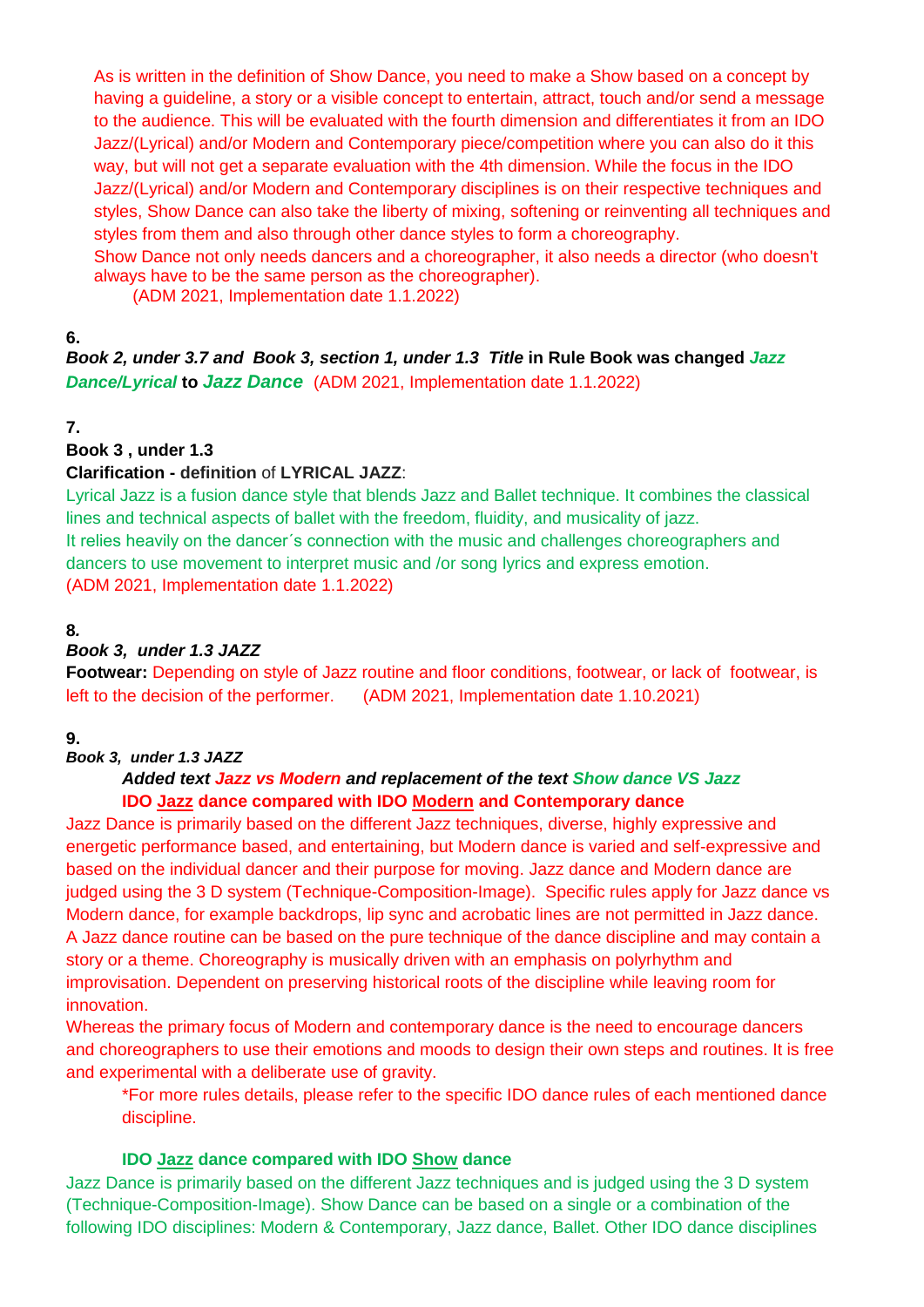(Disco Dance, Hip-Hop, Electric Boogie, Break Dance, Tap etc.) can be used as long they do not dominate the routine. Show dance is judged using the 4 D system (4th dimension = Show). Specific rules apply for Jazz dance vs Show dance, for example backdrops, lip sync are not permitted in Jazz dance.

A Jazz dance routine can be based on the pure technique of the dance discipline and may contain a story or a theme.

Whereas the primary focus of Show Dance is the need to make a Show by having a guideline, story or visible concept to entertain, attract, touch and/or send a message to the audience.

It is up to the choreographer's discretion which discipline a jazz routine is best suited, either Jazz dance or Show dance for that IDO competition year.

\*For more rules details, please refer to the specific IDO dance rules of each mentioned dance discipline.

(ADM 2021, Implementation date 1.1.2022)

## **10.**

## *In Book 3, section , under 1.5* **ACROBATIC DANCE Rules**

The categories of Acrobatic/Gymnastic Dance are: Solo Male, Solo Female, Duo, Group, Formation

Age Divisions, Time Limits and Costume Rules see in General Provisions of Performing Arts.

## **Characteristics and Movement**:

Acrobatic dance shall include many techniques, such as tumbling, balancing, contortions, and aerial tricks without hands and controlled movement, as well as acrobatic elements, static elements, jumps, hand support elements, turns, rolls, walkovers and saltos, all of which should be connected with dance movement and dance combinations.

The emphasis is on strength, stretch, control and ease of movement, no matter what technique is being used. Dance and Acrobatics should be in the same proportion (approximately half and half).

Aerial tricks are iconic elements in this kind of dance, they are allowed in all age divisions except MINI KIDS. In MINI KIDS age division, all tricks are allowed if a body part is touching the floor.

Recommended groups of elements:

- 1) Flexibility elements / balances (intended figure shall be executed to show strength and control)
- 2) Gymnastics rolls / acrobatic skills
- 3) Jumps & Leaps
- 4) Turns

It is forbidden to choreograph an acrobatic dance routine based on Aerobic and sport Rock' n 'Roll elements.

For **safety reasons** it is forbidden in MINI Kids age division:

- a) To perform supports/lifts higher than dancers' height as well as different throws from hands of other dancer except in the adult division.
- b) To fall on the knees, stomach and back from the jumping position.
- c) To perform the same acrobatic element more than three times in a row/consecutive (variations are allowed i.e. performance of different forms of the element. For example: cartwheel, one hand cartwheel, cartwheel with transition to the floor, elbow cartwheel etc.).
- d) To perform headstand (head balance).

# *IMPORTANT NOTE* :

Dancers are not allowed to perform tricks/elements that they have not been fully trained for or tricks/elements that are above their level/expertise. Physical development, core strength and age of each individual dancer should be taken into consideration by the trainer.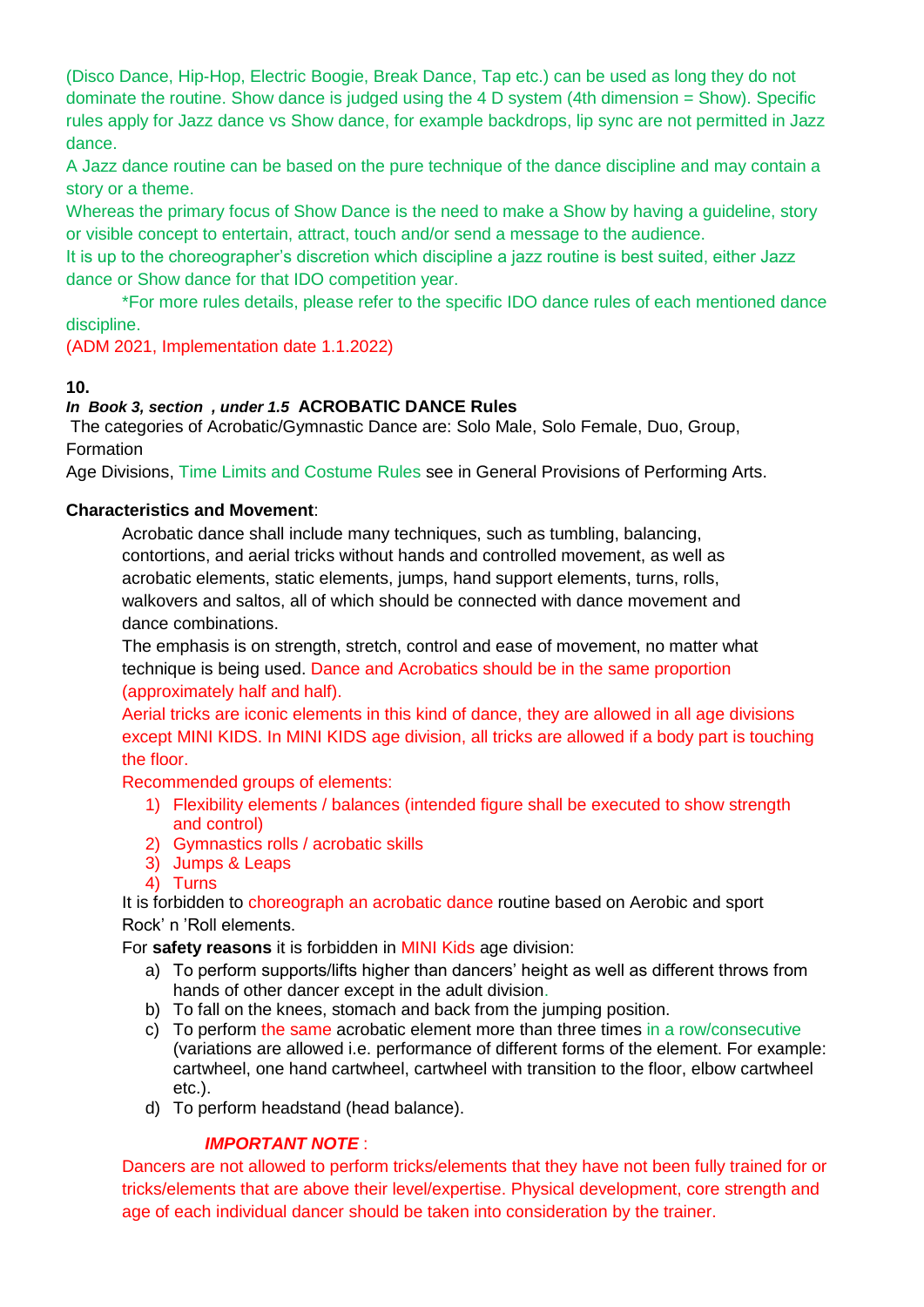**Lifts, pyramids, throws:** Lifts are permitted in all age divisions except MINI Kids Pyramid is element of artistic, power and plastic acrobatics. It is a group position when dancers supporting each other form complex figures. While performing a pyramid, intended figure shall be fixed to show strength and control.

In **Children's** age division: different throws of one dancer by another are not allowed. In **Children's** age division: performed lifts and pyramids should reflect the real age and physical ability of dancer/dancers.

**Gymnastic lines** are allowed with a limit of four continuous tricks.

#### **Groups** (3-7 dancers) and **Formations** (8-24 dancers):

The choreography utilizes the full floor coverage with multiple formations/pictures, levels, partnering being presented. Transitions are smooth and continuous while dancers maintain a high caliber of dance technique throughout performance.

**Clothing and decorative elements:** Costume rules and regulations are in

General Rules in Section 2 of the IDO Rule Book**.** 

For safety reasons it is forbidden to wear decorative elements including earrings, piercing in nose, tongue, navel, face skin. Eye-glasses, hearing devices as well as decorations made of transparent plastic, bracelets, necklaces and pins are also forbidden. All decorations shall be taken off. (Exception: stresses on the dress and temporary tattoos). All accessories, for example hair accessories, shall be tight, and, if possible, soft and flat. Long hair shall be fastened and taken away from face.

If a dancer needs to wear glasses (for medical reasons) during their performance, it is recommended that the dancer have an elastic holding them **on/around head (***example picture***):**



The gymnastic hairstyle is recommended for safety reasons. (*see picture examples)*

16 Gymnastics Hairstyles - Braids



# 16 Gymnastics Hairstyles - Buns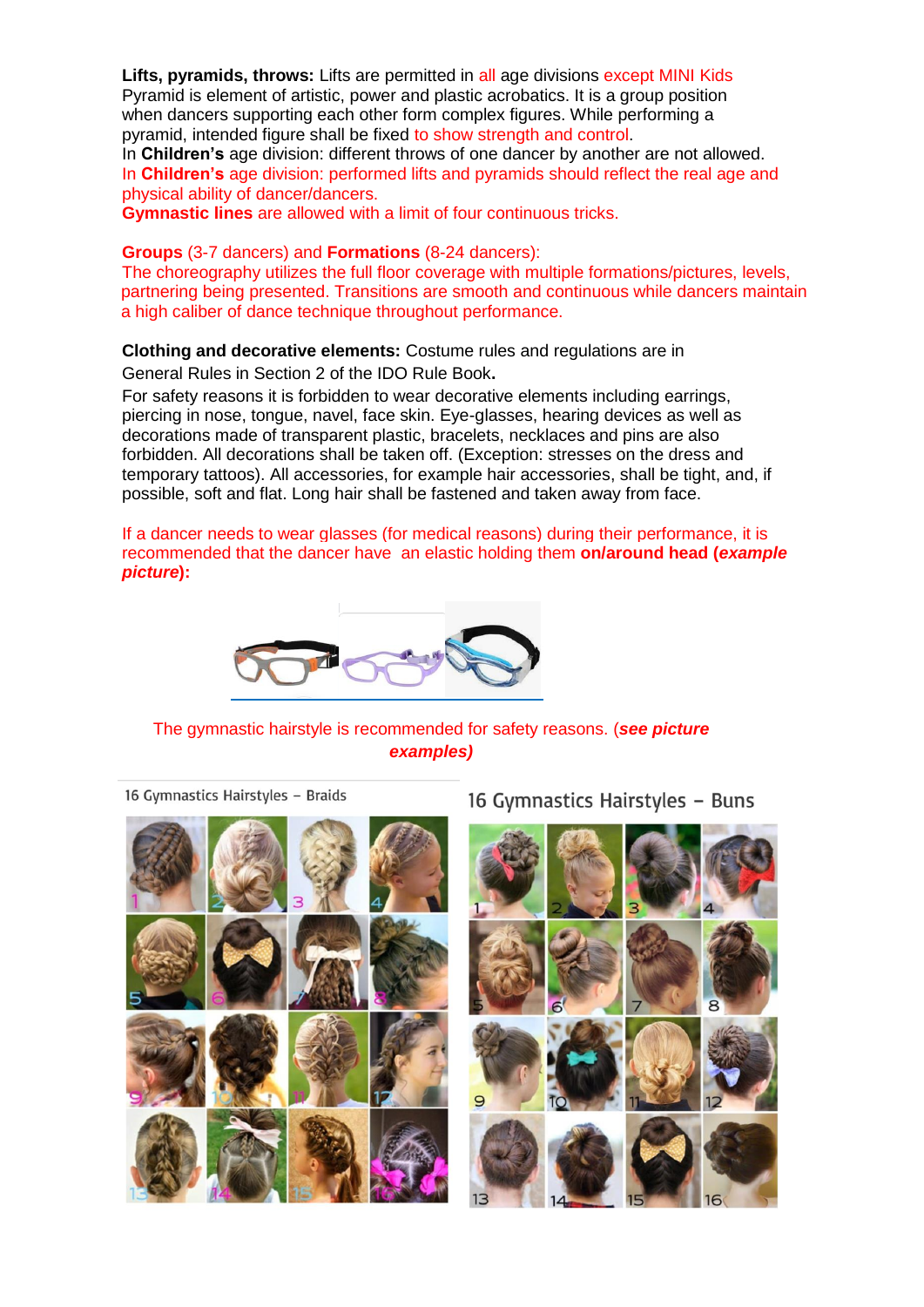It is recommended if using rhinestone or beading that they are affixed to costumes as recommended by the stone manufacturer to avoid coming off onto the dance floor.

**Footwear** is optional and left to the discretion of the performer and according to the information of the Organizer about the dance floor surface that will be used at the competition.

# **Stage Props, Hand Props and floor props** are NOT permitted.

**Evaluation:** Musicality, variety and difficulty of moves, acrobatic and dance elements performed technically correct, originality of composition as well as harmony of concept, music, choreography and acrobatic/dance elements will be highly evaluated.

Aspects and features that are **evaluated** for Acrobatic Dance include:

- flawless technique as both a dancer and acrobat
- fluidity, seamless transitions into and out of tricks, technical excellence in extension
- stretched knees, feet, elbows
- height of jumps
- floor work incorporated
- extension and flexibility
- visual pictures, theme, costuming, artistry concept, variety of tricks and dance, transitions, age appropriate, authenticity, original thought, creativity, uniqueness, appropriate difficulty level for dancer. Appropriate choice of music.

(ADM 2021, Implementation date 1.1.2022)

## **11.**

*Book 2 , section 3.4 : Senior age division added for FLAMENCO* (ADM 2021, Implementation date 1.1.2022)

## **12.**

## *Book 3, under 1.11 : Changes and additions in FLAMENCO rules*

Add to the rules more detailed description and helpful information on Flamenco puro

Description of Flamenco puro dance style

Flamenco puro is an authentic, folk Spanish dance, which can be represented as one of the following puro styles:

- 1. Alegria
- 2. Caracoles
- 3. Romera
- 4. Mirabras
- 5. Solea and others….

## New time limits for solo and duo

Time duration for solo and duo: Preliminary rounds maximum 3.00 minutes Final round maximum **3.00 minutes**

Add more details about **Flamenco puro** technique

- Flamenco puro technique consist of
- turns of the hands,
- tap of the legs,
- claps of the hands,
- turns in the technique of flamenco puro,
- clicks,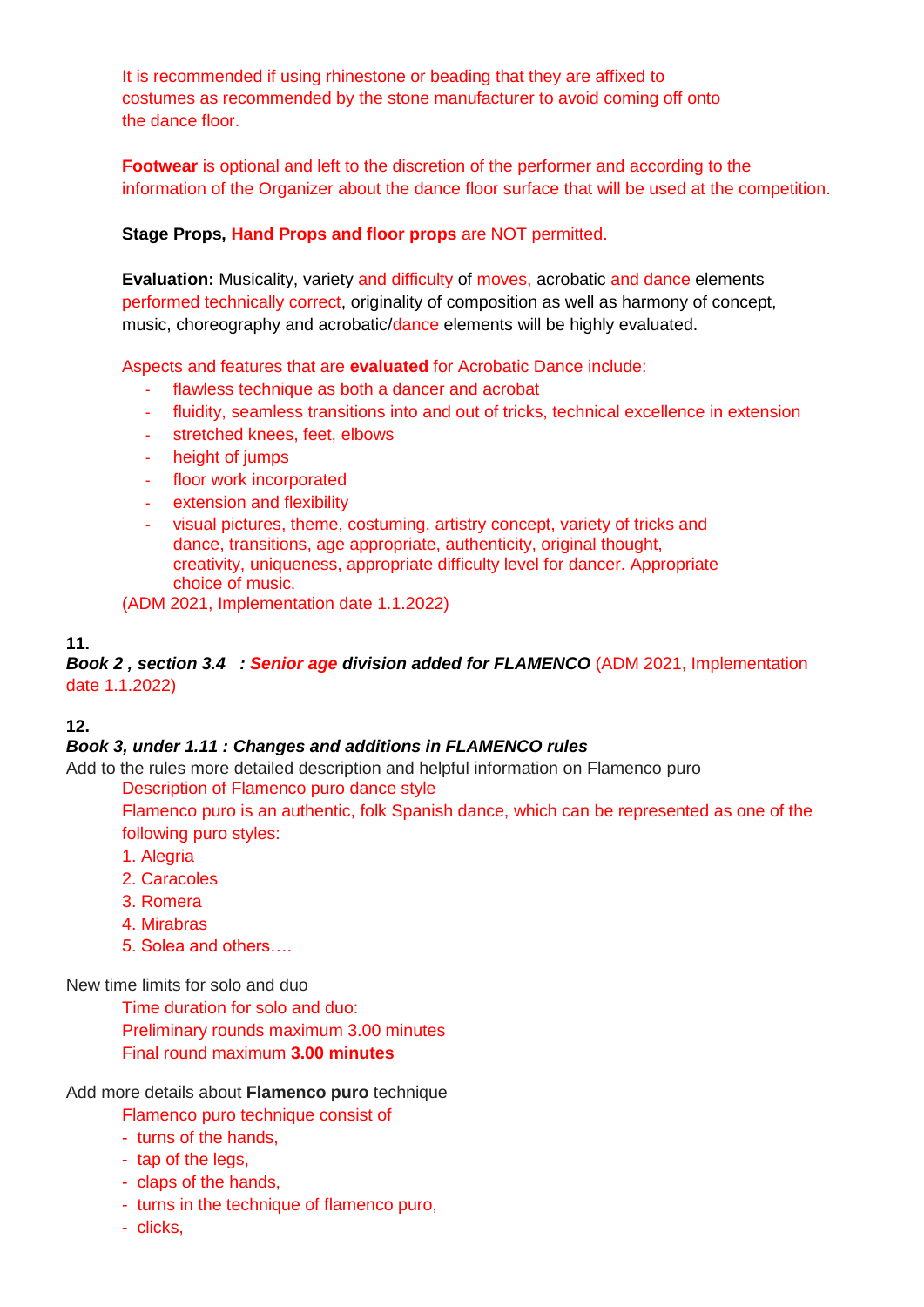- claps on to the body,
- knowledge of structure of the dance

#### **Structure of the Flamenco puro dance:**

- 1. Salida entrance at the stage.
- 2. Letra when the singers start to sing.
- 3. Llamada small taps, accent in legs for show all that after will start a new part of the dance.

4. Remate – accents in the legs or claps before singer starts to sing or after, when singer keep calm.

5. Silencio – very softly melody in the music, and very flexible and sensitive movement in the body and the arms of the dancer.

6. Falseta – guitar solo in the music, and not very difficult movements of the dances.

7. Subida – when the tempo starts to be faster and faster, and dancers start to tap with a speed of the music.

8. Final normally it the last part of the dance, when one flamenco puro style goes over to another one.

Example: Tientos (slow dance) will finished Tangos (very active and quick dance style). (ADM 2021, Implementation date 1.1.2022)

## **13.**

**Book 2, section 3.7 and Book 3, section 1: Discipline FLAMENCO FUSION was added (ADM** 2021, Implementation date 1.1.2022)

## **14.**

#### *Book 3, under 3.2 :*

**3.2 ARGENTINE TANGO6 :TANGO SALON (TANGO, VALS and MILONGA) and TANGO ESCENARIO**  *NOTE 6: Argentine Tango is a discipline that contains 3 different Tango dances and the Tango Escenario.*  The categories of Argentine Tango are: couples.

Argentine Tango competitions are not organized for Children and Junior age division.

Each of the three different dances, Tango, Vals and Milonga, contributes equally to the overall placing of the dancers. The judgment for each couple will be determined by using the Skating System.

All couples in the final must also dance a Tango Escenario, which will be adjudicated as an additional dance.  $\Theta$ its own merits.In the event of a tie between couples**,** the placing in the Tango Escenario will have the higher (decisive) value.

The competition will be developed in three rounds: 1) qualification, 2) semifinal, 3) final.

The music, selected from the repertoire of the great Argentine Tango orchestras, must respect the competition times and must have a similar duration for all the couples participating in the different rounds of the competition. The difficulty of the musical pieces will be similar within the same round of the competition and will increase between the different rounds of competition.

#### **Qualifying round:**

a. In the qualifying round all the couples will be seen by the jury in a presentation Tango, danced entirely and lasting a maximum of 2.50 minutes. If necessary, the Chairperson will divide the participating couples into two or more groups.

b. The couples will thereafter be divided into heats. The number of couples in the same heat depends on the size of the dance floor but must not exceed 6 couples. The Chairperson gives a signal when all Adjudicators are ready. In each heat, the couples must perform an entire Tango, an entire Vals and an entire Milonga, lasting a maximum of 2.50 minutes each.

c.The adjudicators mark judge the qualified couples in each of the 3 dances separately.

d. In all following qualifying rounds, including the semi-final, there will be no presentation dance at the beginning of the round.

#### **Semi-final round:**

a. The couples selected in the qualifying round will participate in the semi-final round.

b. The couples will be divided into heats. The number of couples who will dance in the same heat depends on the size of the dance floor, but must not exceed 6 couples.

c. The Chairperson gives a signal when all the adjudicators are ready. In each heat, the couples must perform an entire Tango, an entire Vals and an entire Milonga, lasting a maximum of 2.50 minutes each.

d. The adjudicators judge the couples separately in each of the 3 dances.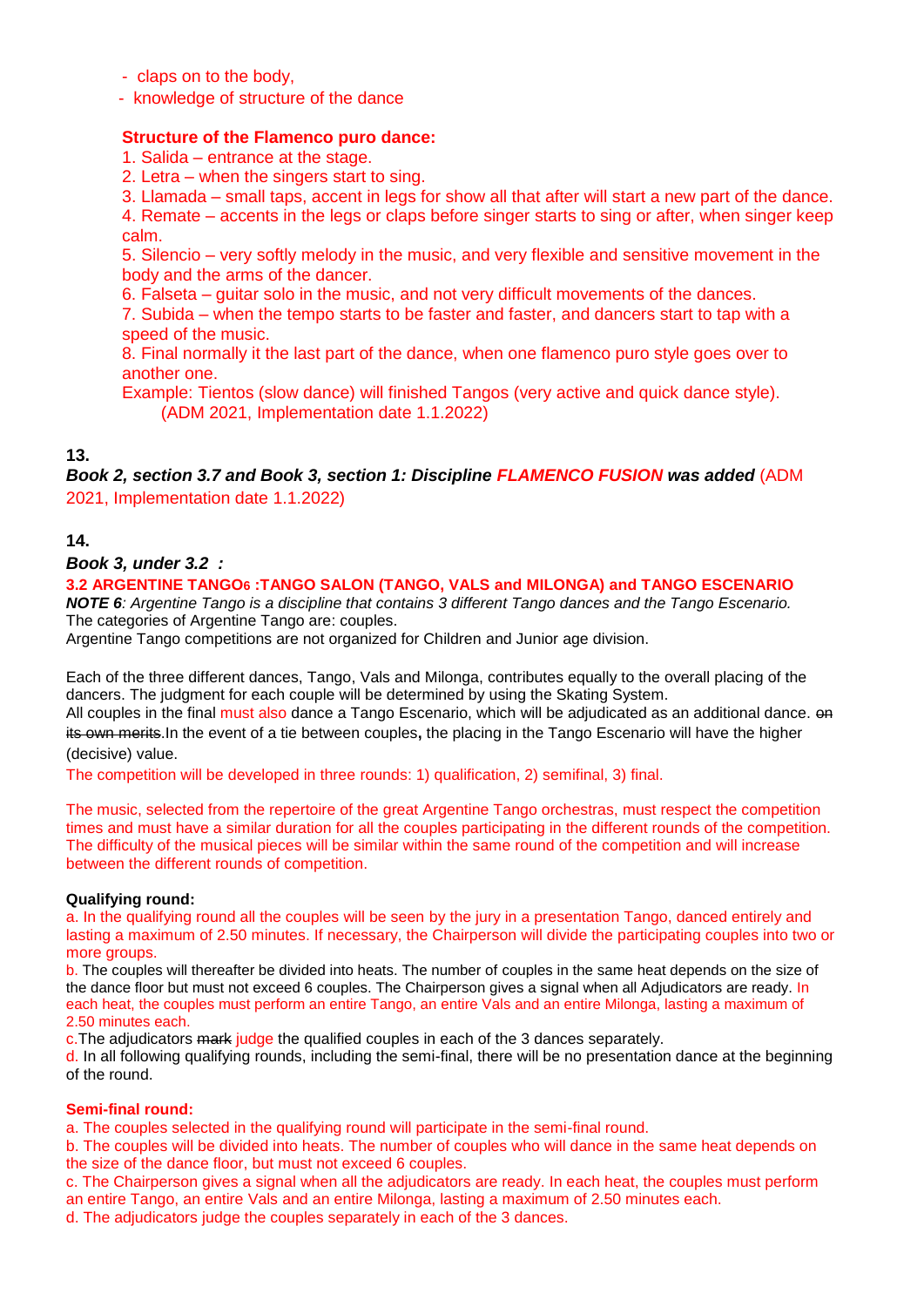#### **Final Round:**

a. The couples selected in the semifinal round will participate in the final.

b. The couples will be divided into heats. The number of couples who will dance in the same round depends on the size of the dance floor, but must not exceed 6 couples.

c. The Chairperson gives a signal when all adjudicators are ready. In each heat, the couples must perform an entire Tango, an entire Vals and an entire Milonga, lasting a maximum of 3.15 minutes each.

In the event of a tie, a play-off Tango will be danced, lasting a maximum of 3.15 minutes. After a mandatory break of at least 5 minutes, each couple will dance a Tango Escenario with their own music, lasting a maximum of 3.15 minutes.

d. The adjudicators judge the couples separately in each of the 4 dances.

e. The placing in the final will be determined using the Skating System on the 4 dances.

#### **3.2.1 TANGO SALON (Tango, Vals and Milonga)**

*General characteristics for the three dances.* 

Tango, Vals and Milonga are three social dances based on the connection of the couple through an embrace. Improvisation in the music is an identifying element; the couple's movements should express the capacity for improvisation and coherence with the music. Dancers should avoid mandatory combinations or choreography. Dancers must follow the Line of Dance (LOD) and go around the dance floor in a counter**-**clockwise direction. Once in a closed embrace, couples will no longer be able to separate until the end of the music, considering that the position is considered correct when the body of one of the two partners is contained in the embrace of the other. Lifts and breaking of the embrace are not allowedz. NOTE 7: Please note! A 360-degree rotation of the woman under the raised arm of the man is a separation!

All movements must be carried out within the space determined by the couple's embrace, without invading or disturbing the space of the surrounding couples and without creating an obstacle in the dance round.

#### **3.2.2 TANGO**

1. **Timing**: 30 - 35 bars per minute.

2. **Duration and characteristics of the performance:** the musical pieces will be danced entirely and will have a maximum duration of 2.50 minutes in the qualification and semi-final rounds and 3:15 minutes in the final. 3. **Movements**: all the structures and elements are those characteristic of social Tango, different types of walks, ochos, different types of turn, barridas, sacadas, enroques, lapices, boleos, ganchos, adornos, etc, which will be improvised according to the rhythmic and melodic characteristics of the musical piece. The Tango cannot be danced only on the regularity of the rhythmic accompaniment but must be danced on its melodic characteristics, respecting the pauses.

#### **3.2.3 VALS**

1. **Timing**: 62 - 72 bars per minute.

2. **Duration and execution**: the musical pieces will be danced entirely and will have a maximum duration

of 2.50 minutes in the qualifying rounds and semi-final and 3.15 in the final.

3. **Movements**: all the structures and elements of the Tango must be adapted to the musical characteristics of the Vals.

#### **3.2.4 MILONGA**

1. **Timing:** 48 - 58 bars per minute.

2. **Duration and execution:** the musical pieces will be danced entirely and will have a maximum duration of 2.50 minutes in the qualifying rounds and semi-final and 3:15 in the final.

3. **Movements**: all the structures and elements of the Tango will be adapted to the musical characteristics of the Milonga.

4. Small jumps are accepted as part of the cheerful nature of this dance.

#### **3.2.5 TANGO ESCENARIO (TANGO SHOW)**

1. **Music:** The dancers use their own music, taken from the repertoire of traditional or modern Tango orchestras.

2. **Duration of Performance:** The musical pieces will be danced entirely and will have a maximum duration of 3.15 minutes. If longer, they will be terminated in accordance with the end of the musical phrase.

3: Lifts, breaking of the embrace and combinations of any type of element are allowed.

(ADM 2021, Implementation date 1.1.2022)

## **15.**

#### *Book 4, Code of Ethics / Disciplinary Rules, Section 2, paragraph 1:*

*"The IDO Disciplinary & Ethics Committee members and IDO Appeal Committee members are elected by Annual General Meeting for a 4 (four) year term and can serve a maximum of three terms. Each of the committees is composed of 6 (six) members (with a minimum of one man and one woman) coming from different continents (Americas, Europe, Africa, Asia and Oceania); the chair is elected by members of the committee on its constitutive meeting."* (AGM 2021)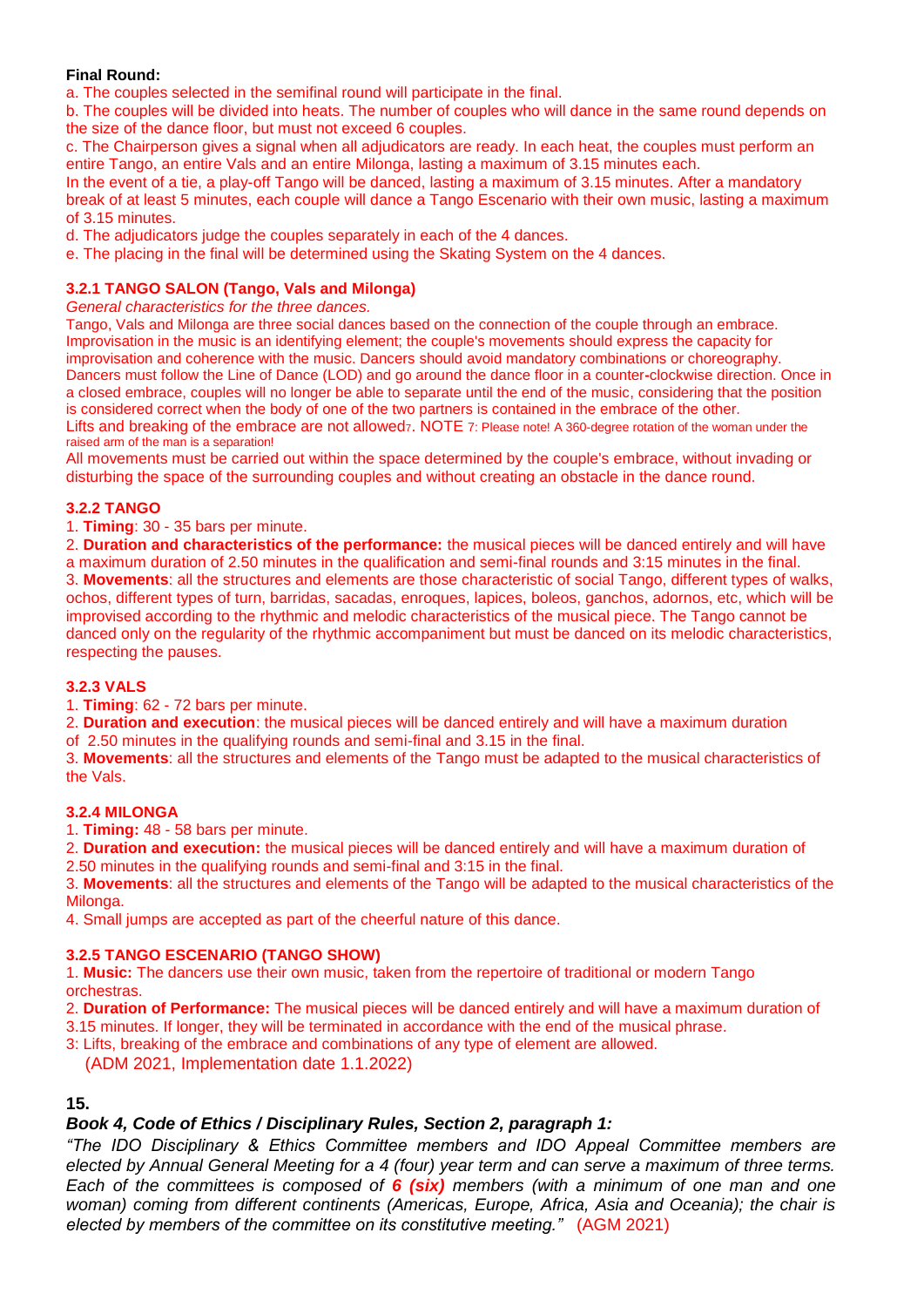## **16.**

# **Under Annexes, at the end of the Rule Book:**

**ANNEX 3 = Attachment - GUIDELINE -** regarding some Performing Arts Disciplines description (ADM 2021, Implementation date 1.1.2022)

# **IDO Performing Arts TABLE – GUIDELINE**

| <b>DANCE</b><br><b>STYLE/</b><br><b>DISCIPLI</b><br><b>NE</b> | T<br>D<br>$\mathbf 0$<br>Di<br>sci<br>pli<br>ne                                                                              | <b>ORIGIN/</b><br><b>LINE</b><br><b>AGE</b>              | <b>PERFORMAN</b><br><b>CE</b><br><b>STYLE</b>                                                                                                                                                                                                                         | <b>MOVEMENT</b><br><b>STYLE</b>                                                                                                                                                                                                                                             | <b>MOVEMENT</b><br><b>QUALITY</b>                                               | <b>CHOREOGRAPHIC</b><br><b>APPROACH</b>                                                                                                                                                                                                                                                                                | <b>TECHNIQUE</b><br><b>UTILIZED</b>                                                                                                                             | <b>DEFINITION</b>                                                                                                                                                                                                                                                                                                            |
|---------------------------------------------------------------|------------------------------------------------------------------------------------------------------------------------------|----------------------------------------------------------|-----------------------------------------------------------------------------------------------------------------------------------------------------------------------------------------------------------------------------------------------------------------------|-----------------------------------------------------------------------------------------------------------------------------------------------------------------------------------------------------------------------------------------------------------------------------|---------------------------------------------------------------------------------|------------------------------------------------------------------------------------------------------------------------------------------------------------------------------------------------------------------------------------------------------------------------------------------------------------------------|-----------------------------------------------------------------------------------------------------------------------------------------------------------------|------------------------------------------------------------------------------------------------------------------------------------------------------------------------------------------------------------------------------------------------------------------------------------------------------------------------------|
| <b>LYRICAL</b><br><b>JAZZ</b>                                 | J<br>A<br>Z<br>Z                                                                                                             | JAZZ &<br><b>CLASSICAL</b><br><b>BALLET</b>              | <b>CONVEYS</b><br>EMOTION,<br><b>ENTERTAINI</b><br><b>NG</b><br>/PERFORMA<br>NCE BASED,<br><b>AUDIENCE</b><br><b>EASILY</b><br><b>UNDERSTAN</b><br><b>DS</b><br><b>MEANING/</b><br><b>EMOTION OF</b><br><b>PERFORMAN</b><br><b>CE</b>                                 | <b>UTILIZES</b><br><b>CLASSICAL</b><br><b>LINES OF</b><br>BALLET, AND<br>FREEDOM OF<br><b>MOVEMENT</b><br>OF JAZZ                                                                                                                                                           | FLUID,<br>CONTINUOU<br>S,<br>SUSTAINED,<br><b>EMOTIONALL</b><br><b>Y DRIVEN</b> | <b>DRAWS</b><br><b>INSPIRATION FROM</b><br>MUSIC TO CREATE<br><b>STEPS THAT</b><br><b>CONVEY EMOTION</b>                                                                                                                                                                                                               | JAZZ & BALLET                                                                                                                                                   | A DANCE<br><b>STYLE IN</b><br><b>WHICH THE</b><br><b>DANCER IS</b><br><b>EXPRESSING</b><br><b>EMOTIONS</b><br><b>THROUGH</b><br><b>TECHNICAL/</b><br>PEDESTRIAN<br>STEPS,<br><b>MOVEMENT</b><br>QUALITY, AND<br><b>FACIAL</b><br><b>EXPRESSIONS</b>                                                                          |
| <b>CONTEM</b><br><b>PORARY</b>                                | M<br>$\mathbf 0$<br>D<br>E<br>$\overline{\mathsf{R}}$<br>N<br>C<br>$\mathbf 0$<br>N<br>T<br>Ε<br>M<br>P<br>$\mathbf 0$<br>R. | MODERN/<br><b>POST</b><br><b>MODERN</b>                  | DOES NOT<br><b>HAVE TO</b><br><b>CONVEY A</b><br>STORY OR<br><b>EMOTION</b><br>CAN BE<br>DANCER-<br><b>CENTRIC</b><br>(NOT<br>NECESSARIL<br>Υ<br><b>PERFORMED</b><br>FOR THE<br><b>AUDIENCE</b><br>AS IN<br><b>LYRICAL</b>                                            | <b>EXPLORES</b><br><b>NEW</b><br><b>MOVEMENT</b><br>AND NEW<br><b>WAYS OF</b><br>MOVING,<br><b>ABSTRACT</b>                                                                                                                                                                 | FREE,<br><b>EXPERIMENT</b><br>AL, NATURAL                                       | <b>USES EMOTIONS</b><br>AND MOODS TO<br><b>DESIGN THEIR OWN</b><br>STEPS, CAN DRAW<br><b>INSPIRATION FROM</b><br><b>IMPROVISATION</b>                                                                                                                                                                                  | <b>MODERN &amp;</b><br><b>EXPERIMENTA</b><br>L, notable<br>teachers/choreo<br>graphers:<br>William<br>Forsythe, Akram<br>Khan, Ohad<br>Naharin, Mia<br>Michaels | <b>BRINGS NEW</b><br><b>INFORMATION</b><br><b>ABOUT THE</b><br><b>BODY AND</b><br><b>HOW THE</b><br><b>BODY WORKS,</b><br><b>OFFERS NEW</b><br><b>QUALITY OF</b><br>MOVEMENT,<br><b>NEW SHAPES</b><br>OF THE BODY,<br><b>BRINGS NEW</b><br><b>COMPOSITION</b><br><b>PROCESS AND</b><br><b>SPACE FOR</b><br><b>EXPERIMENT</b> |
| <b>CONTEM</b><br><b>PORARY</b><br><b>BALLET</b>               | M<br>$\mathbf 0$<br>D<br>E<br>$\mathsf{R}$<br>N<br>C<br>$\mathbf 0$<br>N<br>T<br>Е<br>M<br>P<br>$\mathbf 0$<br>R.            | <b>CLASSICAL</b><br><b>BALLET &amp;</b><br><b>MODERN</b> | DOES NOT<br><b>REQUIRE A</b><br>STORY, OR<br><b>EMOTIONAL</b><br><b>CONNECTIO</b><br>N TO SONG,<br>LYRICS, OR<br>MUSIC,<br><b>MORE</b><br>DANCER-<br><b>CENTRIC</b><br><b>THAN</b><br><b>CLASSICAL</b><br><b>BALLET</b><br><b>WHICH IS</b><br><b>PERFORMATI</b><br>VE | <b>INCORPORATE</b><br>S THE USE OF<br><b>CLASSICAL</b><br><b>BALLET</b><br>TECHNIQUE, &<br>VOCABULARY,<br><b>BUT, PUSHES</b><br><b>THESE</b><br><b>BOUNDARIES</b><br>OF CLASSICAL<br><b>BALLET</b><br><b>INCORPORATI</b><br><b>NG MORE</b><br>FREEDOM OF<br><b>MOVEMENT</b> | <b>AMBIGUOUS</b>                                                                | REFLECTS MOOD,<br>IDEAS, EVENTS, &<br>THE FEELINGS AT<br>THE TIME OF<br>CREATION,<br>DOESN'T<br>NECESSARILY HAVE<br>A STORY, ASKS THE<br><b>AUDIENCE TO</b><br><b>THINK MORE</b><br>DEEPLY ABOUT THE<br>MEANING OF THE<br>WORK, INSTEAD OF<br><b>TELLING THEM</b><br>WHAT TO THINK OR<br>HOW TO<br><b>INTERPRET IT</b> | <b>BALLET &amp;</b><br><b>MODERN</b>                                                                                                                            | <b>CHALLENGES</b><br><b>TRADITIONAL</b><br><b>CLASSICAL</b><br><b>BALLET</b><br>UTILIZIING<br><b>MODERN</b><br>TECHNQIUES<br>TO ADD MORE<br><b>FREEDOM OF</b><br>MOVEMENT,<br><b>UNCONVENTIO</b><br><b>NAL LINES,</b><br>STEPS, MUSIC<br>&<br><b>CHOREOGRAP</b><br>HY                                                        |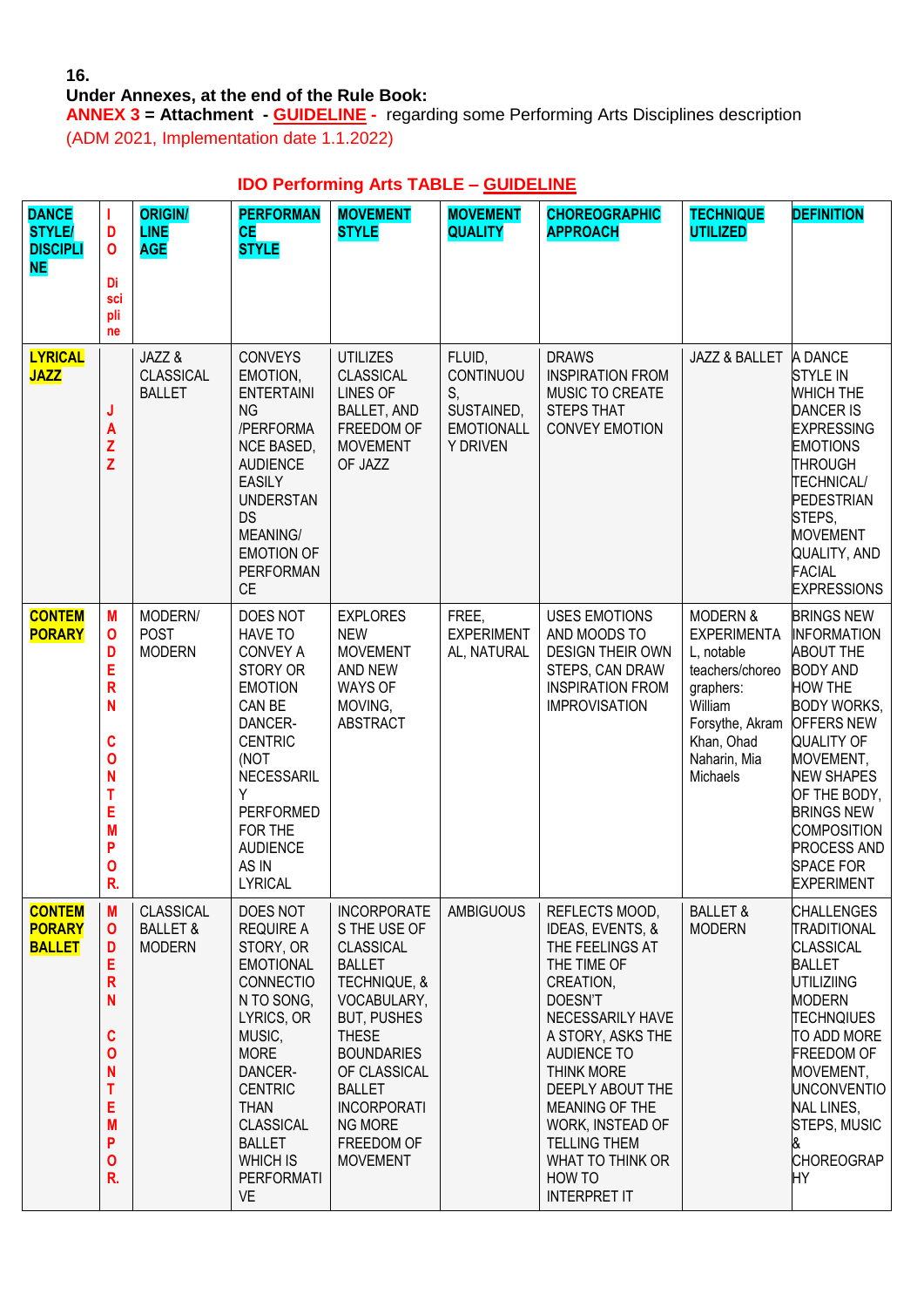# **IDO Performing Arts TABLE – GUIDELINE**

| <b>JAZZ</b>   | J<br>Α<br>Z<br>Z                                                                       | <b>AFRICAN</b>                                                                                                                                                                                                                                                                                                                                                                                                                       | DIVERSE,<br><b>HIGHLY</b><br><b>EXPRESSIVE</b><br><b>AND</b><br>ENERGETIC.<br>PERFORMAN<br>CE BASED<br><b>AND</b><br><b>ENTERTAINI</b><br>NG.              | AN UMBRELLA<br>OF DIFFERENT<br><b>STYLES EXIST</b><br><b>IN THIS</b><br>DISCIPLINE.<br>AFRO-JAZZ,<br>CLASSIC JAZZ,<br><b>THEATRE</b><br>JAZZ, LATIN<br>JAZZ, LYRICAL<br>JAZZ,<br>COMMERCIAL<br>JAZZ, STREET<br>JAZZ                                                 | <b>RHYTHMICAL</b><br><b>LY</b><br>COMPLEX.<br>SYNCOPATE<br>D, WITH USE<br><b>OF</b><br>ISOLATIONS,<br><b>GROUNDED</b><br>MOVEMENT,<br><b>AND</b><br><b>CONTRACTI</b><br>ONS.<br>FREEDOM<br><b>OF</b><br>MOVEMENT:<br>SPONTANEO<br>US,<br>SENSUAL,<br><b>AND</b><br>DRAMATIC. | MUSICALLY DRIVEN<br>WITH AN EMPHASIS<br>ON POLYRHYTHMS<br><b>AND</b><br>IMPROVISATION.<br>DEPENDENT ON<br><b>PRESERVING</b><br><b>HISTORICAL ROOTS</b><br>OF THE DISCIPLINE<br><b>WHILE LEAVING</b><br>ROOM FOR<br>INNOVATION                                                                                                                                                                                | CLASSICAL<br>BALLET,<br>MODERN,<br><b>AFRICAN</b><br>TRADITIONAL,<br>FOLK DANCE,<br><b>MUSICAL</b><br>THEATRE &<br><b>SOCIAL</b><br><b>DANCE</b>                                                                                                                                                                                                                                                                                                                                                                                                                                                                                                                     | <b>AN EVER</b><br>EVOLVING,<br><b>DIVERSE AND</b><br><b>ENERGETIC</b><br><b>DANCE</b><br><b>DISCIPLINE IN</b><br><b>WHICH THE</b><br><b>CREATIVITY</b><br>and<br><b>EXPRESSIVENE</b><br><b>SS OF THE</b><br><b>DANCER IS</b><br>PROMOTED.              |
|---------------|----------------------------------------------------------------------------------------|--------------------------------------------------------------------------------------------------------------------------------------------------------------------------------------------------------------------------------------------------------------------------------------------------------------------------------------------------------------------------------------------------------------------------------------|------------------------------------------------------------------------------------------------------------------------------------------------------------|---------------------------------------------------------------------------------------------------------------------------------------------------------------------------------------------------------------------------------------------------------------------|------------------------------------------------------------------------------------------------------------------------------------------------------------------------------------------------------------------------------------------------------------------------------|--------------------------------------------------------------------------------------------------------------------------------------------------------------------------------------------------------------------------------------------------------------------------------------------------------------------------------------------------------------------------------------------------------------|----------------------------------------------------------------------------------------------------------------------------------------------------------------------------------------------------------------------------------------------------------------------------------------------------------------------------------------------------------------------------------------------------------------------------------------------------------------------------------------------------------------------------------------------------------------------------------------------------------------------------------------------------------------------|--------------------------------------------------------------------------------------------------------------------------------------------------------------------------------------------------------------------------------------------------------|
| <b>MODERN</b> | M<br>0<br>D<br>Ė<br>R<br>N<br>C<br>O<br>N<br>T<br>E<br>M<br>P<br>O<br>R<br>A<br>R<br>Υ | <b>EUROPE</b><br>(GERMANY)<br>and the<br><b>UNITED</b><br><b>STATES LATE</b><br>IN THE 19th<br>CENTURY,<br><b>RECEIVING</b><br><b>ITS</b><br>NOMENCLATU<br>RE AND A<br>WIDESPREAD<br>SUCCESS IN<br>THE LATE 20th.<br>IT EVOLVED<br>AS A PROTEST<br><b>AGAINST THE</b><br><b>BALLETIC AND</b><br><b>INTERPRETIVE</b><br><b>DANCE</b><br><b>TRADITIONS</b><br>OF THE TIME<br>AND DESIRE<br><b>FOR</b><br>FREEDOM OF<br><b>MOVEMENT</b> | VARIES.<br>SELF-<br><b>EXPRESSIVE</b><br>AND BASED<br>ON THE<br><b>INDIVIDUAL</b><br><b>DANCER</b><br>AND THEIR<br><b>PURPOSE</b><br><b>FOR</b><br>MOVING. | <b>LIBERATION</b><br>OF THE BODY<br>AND ITS<br><b>EXPRESSION.</b><br><b>FOCUSES ON</b><br>A DANCER'S<br><b>OWN</b><br><b>INTERPRETATI</b><br>ONS INSTEAD<br>OF RELYING<br>ON A<br><b>STRUCTURED</b><br>SEQUENCE OF<br>STEPS.<br><b>EXPERIMENTA</b><br>L. NO LIMITS. | FREE,<br><b>EXPERIMENT</b><br>AL WITH A<br><b>DELIBERATE</b><br>USE OF<br>GRAVITY.                                                                                                                                                                                           | <b>ENCOURAGES</b><br><b>DANCERS AND</b><br><b>CHOREOGRAPHERS</b><br>TO USE THEIR<br><b>EMOTIONS AND</b><br><b>MOODS TO DESIGN</b><br>THEIR OWN STEPS<br>AND ROUTINES. IT<br>IS NOT UNUSUAL<br>FOR DANCERS AND<br><b>CHOREOGRAPHERS</b><br>TO INVENT NEW<br><b>STEPS AND WAYS</b><br>OF MOVING FOR<br>THEIR ROUTINES<br><b>INSTEAD OF</b><br><b>FOLLOWING A</b><br><b>STRUCTURED</b><br>CODE OF<br>TECHNIQUE. | <b>MODERN</b><br><b>DANCE HAS</b><br><b>EVOLVED</b><br><b>WITH EACH</b><br>SUBSEQUENT<br><b>GENERATION</b><br><b>OF</b><br><b>PARTICIPATIN</b><br><b>G ARTISTS.</b><br><b>ARTISTIC</b><br>CONTENT,<br><b>STYLES AND</b><br><b>TECHNIQUES</b><br><b>HAVE</b><br><b>MORPHED</b><br>AND SHIFTED<br><b>FROM ONE</b><br><b>CHOREOGRAP</b><br>HER TO<br>ANOTHER.<br><b>NOTABLE</b><br><b>TEACHERS &amp;</b><br><b>CHOREOGRAP</b><br>HERS: Isadora<br>Duncan, Loie<br>Fuller, Ruth St.<br>Denis, Ted<br>Shawn, Rudolf<br>von Laban,<br>Martha Graham,<br>José Limon,<br>Alvin Ailey,<br>Merce<br>Cunningham,<br>Lester Horton,<br>Kurt Jooss,<br>Mary Wigman,<br>Hanya Holm | A CREATION<br>OF<br><b>MOVEMENTS</b><br>TO MATCH A<br>DANCER'S<br><b>FEELINGS AND</b><br>PURPOSE,<br><b>MOVING</b><br><b>FREELY AND</b><br><b>NATURALLY</b><br><b>THROUGH</b><br><b>SPACE WITH A</b><br><b>DELIBERATE</b><br>USE OF<br><b>GRAVITY.</b> |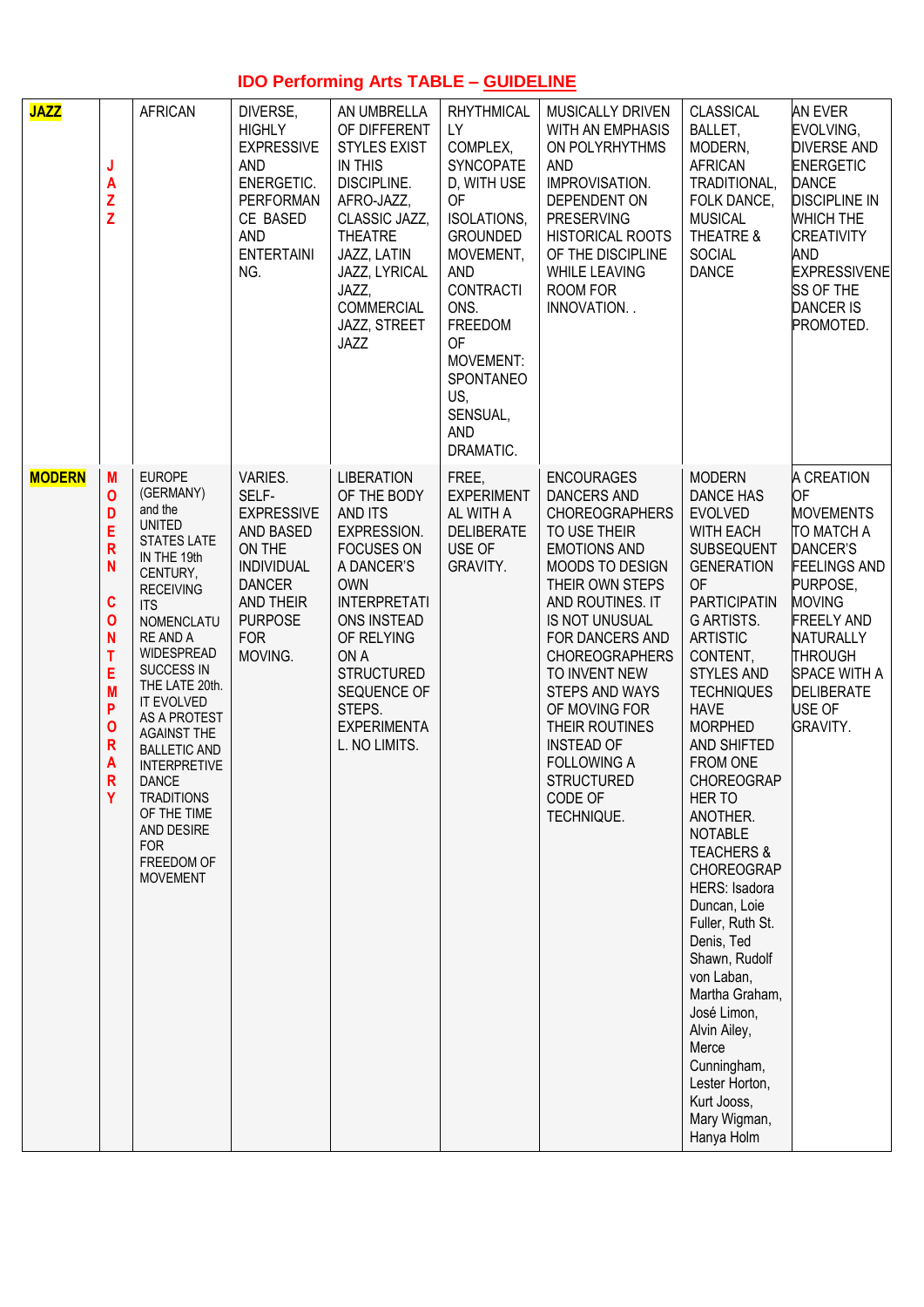# **IDO Performing Arts TABLE – GUIDELINE**

| <b>SHOW</b><br><b>HIGHLY</b><br>A VARIETY OF<br><b>VARIES BY</b><br>AN IDO SHOW<br>JAZZ/LYRICAL,<br><b>DANCE</b><br><b>ENTERTAINI</b><br><b>DANCE</b><br>PERFORMAN<br><b>DANCE NUMBER</b><br>BALLET,<br><b>STYLES AND</b><br>CE. THE<br>AND/OR<br>NG.<br><b>MUST ALWAYS</b><br>CONCEPT,<br>S<br><b>PERFORMAN</b><br><b>DISCIPLINES</b><br>HAVE A GUIDELINE,<br>MODERN/CON<br>Н<br>CE BASED.<br>CAN BE<br>STORY,<br>STORY OR VISIBLE<br>TEMPORARY.<br>THEME OR<br>$\mathbf{o}$<br><b>AUDIENCE</b><br>UTILIZED WITH<br>CONCEPT TO<br>OTHER IDO<br><b>DANCE</b><br>W<br><b>CAN EASILY</b><br>THE PRIMARY<br><b>IDEA MUST</b><br><b>ENTERTAIN THE</b><br><b>UNDERSTAN</b><br>AIM OF<br><b>BE FULLY</b><br><b>AUDIENCE. PIECES</b><br><b>DISCIPLINES</b><br>D THE PIECE<br><b>ENTERTAININ</b><br>CAN ALSO BE<br>D<br>UNDERSTAN<br>SHOULD BE<br><b>BEING</b><br>G THE<br>DABLE FOR<br>CREATIVE,<br>A<br>AUDIENCE.<br>N<br>PRESENTED.<br><b>THE</b><br><b>IMAGINATIVE AND</b><br>D, BUT<br>C<br><b>AUDIENCE</b><br>JAZZ, LYRICAL,<br>ORIGINAL. IT IS<br>CANNOT<br>E<br>BALLET,<br>AND WILL BE<br><b>VERY IMPORTANT</b><br><b>DOMINATE</b><br>AND/OR<br><b>EXPRESSED</b><br>TO PRESENT<br><b>THE</b><br>PERFORMANC<br><b>MODERN &amp;</b><br><b>THROUGH</b><br>HARMONY OF IDEA,<br><b>DANCE</b><br>MUSIC, DANCE,<br>E. THESE CAN<br><b>CONTEMPORA</b><br>INCLUDE:<br>RY. OTHER<br><b>MOVEMENTS</b><br>CHOREOGRAPHY,<br><b>IDO DANCE</b><br><b>THAT</b><br><b>COSTUME AND</b><br>PERTAIN TO<br>PROPS IN THE<br>HIP-HOP,<br><b>DISCIPLINES</b><br><b>THE</b><br><b>BREAKDANCE</b><br>AND STYLES<br>PRESENTATION AS<br><b>SPECIFIC</b><br>THE ENTIRE IMAGE<br>& TAP.<br>CAN ALSO BE<br><b>INCORPORATE</b><br>PIECE BEING<br>WILL BE USED IN<br>*BALLROOM,<br>D, BUT<br>PRESENTED.<br>THE EVALUATION<br><b>LATIN AND</b><br>CANNOT<br><b>THE</b><br>OF THE<br>ROCK 'N' ROLL<br><b>DANCERS</b><br>PERFORMANCE.<br>ARE<br><b>DOMINATE</b><br>PERSONAL<br><b>EXCLUDED</b><br>THE PIECE<br>MUSICALITY,<br><b>BEING</b><br>VARIETY OF DANCE<br><b>INTERPRETA</b><br>AND CANNOT<br>PERFORMED.<br>TION AND<br><b>BE</b><br>AND PATTERNS,<br><b>QUALITY OF</b><br>ORIGINALITY,<br>PERFORMED.<br><b>MOVEMENT</b><br><b>TOTAL</b><br>PERFORMANCE<br>SHOULD BE<br><b>CLEARLY</b><br><b>AND</b><br><b>CHOREOGRAPHY</b><br><b>EVIDENT IN</b> | <b>ALL SHOW</b><br><b>DANCE</b><br><b>PRESENTATIO</b><br>NS SHOULD BE<br><b>BASED ON A</b><br>CONCEPT,<br>STORY, THEME<br>OR IDEA AND<br><b>MUST BE</b><br>INCORPORATE CLEAR AND<br><b>FULLY</b><br>UNDERSTANDA<br><b>BLE FOR THE</b><br>AUDIENCE.<br><b>PRESENTATIO</b><br>NS MUST HAVE<br><b>SHOW VALUE</b><br>DISCO DANCE,<br>AND THERE<br><b>MUST BE A</b><br><b>CLEAR TITLE</b><br>FOR THE<br>SHOW. |
|---------------------------------------------------------------------------------------------------------------------------------------------------------------------------------------------------------------------------------------------------------------------------------------------------------------------------------------------------------------------------------------------------------------------------------------------------------------------------------------------------------------------------------------------------------------------------------------------------------------------------------------------------------------------------------------------------------------------------------------------------------------------------------------------------------------------------------------------------------------------------------------------------------------------------------------------------------------------------------------------------------------------------------------------------------------------------------------------------------------------------------------------------------------------------------------------------------------------------------------------------------------------------------------------------------------------------------------------------------------------------------------------------------------------------------------------------------------------------------------------------------------------------------------------------------------------------------------------------------------------------------------------------------------------------------------------------------------------------------------------------------------------------------------------------------------------------------------------------------------------------------------------------------------------------------------------------------------------------------------------------------------------------------------------------------------------------------------------------------------------------------------------------------------------------------------------------------------------------------------------------------------------------------------------------------------------|----------------------------------------------------------------------------------------------------------------------------------------------------------------------------------------------------------------------------------------------------------------------------------------------------------------------------------------------------------------------------------------------------------|
|---------------------------------------------------------------------------------------------------------------------------------------------------------------------------------------------------------------------------------------------------------------------------------------------------------------------------------------------------------------------------------------------------------------------------------------------------------------------------------------------------------------------------------------------------------------------------------------------------------------------------------------------------------------------------------------------------------------------------------------------------------------------------------------------------------------------------------------------------------------------------------------------------------------------------------------------------------------------------------------------------------------------------------------------------------------------------------------------------------------------------------------------------------------------------------------------------------------------------------------------------------------------------------------------------------------------------------------------------------------------------------------------------------------------------------------------------------------------------------------------------------------------------------------------------------------------------------------------------------------------------------------------------------------------------------------------------------------------------------------------------------------------------------------------------------------------------------------------------------------------------------------------------------------------------------------------------------------------------------------------------------------------------------------------------------------------------------------------------------------------------------------------------------------------------------------------------------------------------------------------------------------------------------------------------------------------|----------------------------------------------------------------------------------------------------------------------------------------------------------------------------------------------------------------------------------------------------------------------------------------------------------------------------------------------------------------------------------------------------------|

# **Separate documents – passed at AGM 2022**

**17.** 

# **Honorary Board rules.** (AGM 2021)

- 1. The Honorary Board is advisory body of IDO President.
- 2. The Honorary President(s) and Honorary Members shall make up the IDO Honorary Board.
- 3. Persons who are working in the other dance organizations that might be in conflict with the IDO and persons who are elected to serve in the Presidium or contracted to serve on any position cannot be elected in the Honorary Board.
- 4. Based upon a proposal of the Presidium, the AGM shall elect the Honorary Presidents and the Honorary Members by acclamation.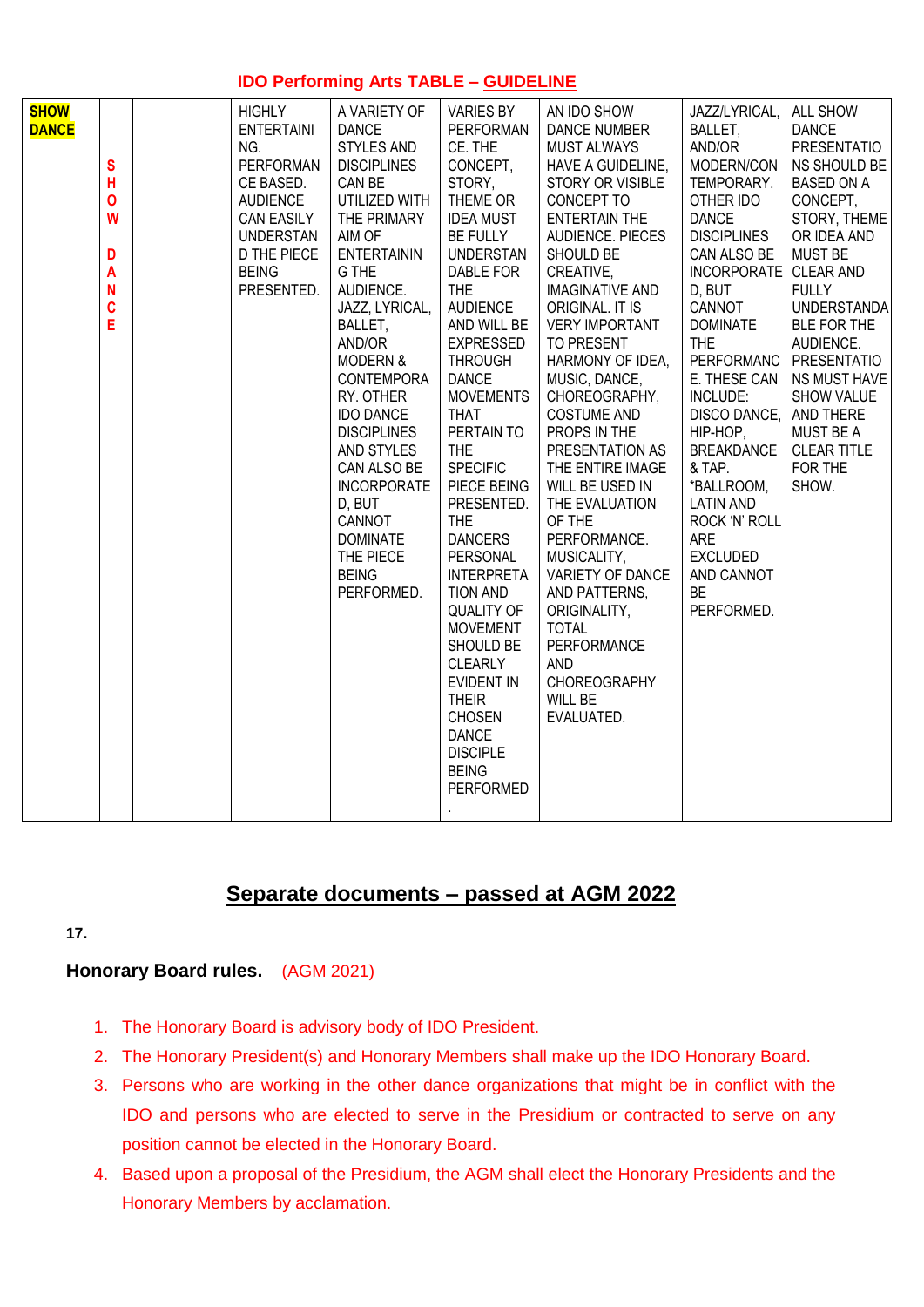- 5. Members appointed will follow the terms of the President.
- 6. They shall be chosen among members who, with selfless commitment, have made a significant contribution to the spread of dance and IDO in the world and acquired special merits within the IDO.
- 7. The Honorary President(s) and Honorary Member(s) are elected as defined by the IDO Awards rules. Their nomination may be reconsidered by the AGM upon proposal of the Presidium or the Disciplinary and Appeal Committee by a 2/3 (two thirds) majority vote.
- 8. The Honorary President is entitled to attend, without voting rights, AGM meetings and other meetings by invitation.
- 9. Honorary Board meets a minimum of once a year, normally after each AGM.
- 10. Honorary Board Meeting is called by the IDO President.
- 11. One of the Honorary Presidents is responsible for chairing the annual meeting of the Board. If there is no Honorary President or in case of absence, members of the Boards elect one of the present members as chair of the meeting.
- 12. The Minutes of Honorary Board meeting are done by the IDO Presidium member present at the meeting.

#### **18. MEMBERSHIP COMMITTEE RULES** (AGM 2021)

Members of the committee – will be appointed by the Presidium.

Term: 3 years

- 1) *Vice President* (membership issues) will be appointed by the presidium, head of the committee
- 2) *Executive Secretary*
- 3) *Membership delegate, appointed by the Presidium*

Duties of the Committee

- 1) Building up a Membership archive consisting of all necessary documents regarding membership issues. Update every year.
- 2) Preparing the application of new member organizations.

Working description

1) Building up a Membership archive consisting of all necessary documents regarding membership issues. Update every year.

The archive consists of:

- a. Name of the country (first page with shortcuts Country, Member organization, (if the member organization has delegated the membership to another organization=) acting Member organization, Date of acceptance in the IDO
- b. Organizations application
- c. Documents regarding the acceptance of the organization in the country. Statues, Elected board, Election dates, updates of the board and elections, official documents, yearly competitions, national championships, organizers, national judges
- d. And if there is another acting organization
	- i. Documents about the organization Statues, Elected board, Election dates, updates of the board and elections, official documents, yearly competitions, national championships, organizers, national judges